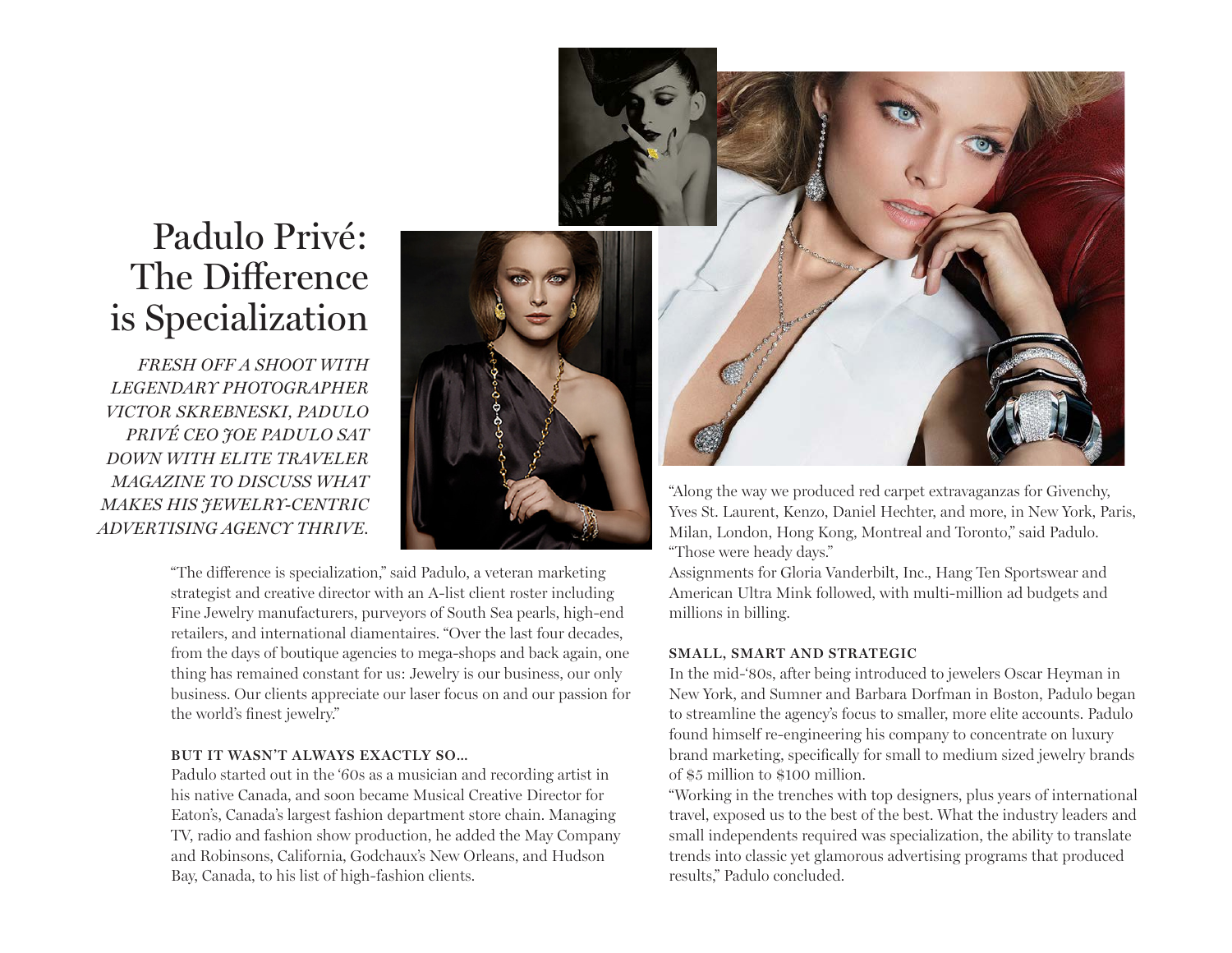#### **STRENGTH IN NUMBERS**

Padulo founded the Padulo Jewelry Group Co-Op Program in the late '80s, giving many of the country's top jewelry retailers the ability to pool their resources for national advertising campaigns in luxury magazines. Still going strong today, this campaign (shot by the aforementioned Skrebneski) has appeared in Town & Country, Departures, Architectural Digest, Harper's Bazaar, Robb Report, Veranda, W, and Elite Traveler.

"The information we reap from having presided over these campaigns for more than two decades allows us to understand the pulse of the Fine Jewelry industry like no other agency can," said Padulo.

*"THROUGH THE EYES OF MORE THAN 35 RETAILERS AND MANUFACTURERS WITH WHOM WE HAVE BUILT RELATIONSHIPS, WE CAN SEE WHAT'S HAPPENING IN THE MARKETPLACE AND REACT QUICKLY AND CREATIVELY – AN INSTANT FOCUS GROUP AND A SOCIAL NETWORK, IF YOU WILL, OF LEADING JEWELRY PROFESSIONALS."*



#### **SUCCESS BREEDS SUCCESS**

Based on Padulo's groundbreaking Fine Jewelry co-op program, similar successful campaigns followed, including:

**A CAMPAIGN FOR TAHITIAN SOUTH SEA PEARLS WHICH RESULTED IN A 10 PERCENT YEAR OVER YEAR INCREASE IN PEARL SALES BETWEEN 2002 AND 2007** 

**THE POSITIONING AND LAUNCH OF STEFAN HAFNER JEWELRY IN THE U.S. WHICH HELPED GROW THEIR SALES FROM \$1 MILLION TO \$10 MILLION OVER THREE YEARS** 

THE FIRST-EVER YELLOW DIAMOND CAMPAIGN IN AMERICA, FOR LOUIS GLICK DIAMONDS: SALES OF YELLOW DIAMONDS **QUADRUPLED AFTER TWO YEARS.**

THE ONE AND ONLY ONE™ FANCY COLOR DIAMONDS **CAMPAIGN, NOW IN ITS FOURTH YEAR, AND RESPONSIBLE FOR HELPING SELL OVER \$40 MILLION WORTH OF RARE COLORED DIAMONDS, LEADING THE CATEGORY. PADULO FOUNDED, TRADEMARKED AND BRANDED THE CONCEPT.**

Not surprisingly, many of the retailers who have participated in Padulo Privé co-op campaigns have become full-time clients. Padulo Privé has been the agency of record for family-owned Dorfman Jewelers in Boston for the best part of 25 years; Yamron Jewelers in Naples, Florida, was on board for a decade; Molina Fine Jewels in Arizona has consulted with the agency for more than 20 years. Special projects include assignments for Amir Mozzafarian in San Francisco, Eiseman Jewelers in Dallas, Black, Starr & Frost in Newport Beach, and Argyle Pink Diamonds in Australia.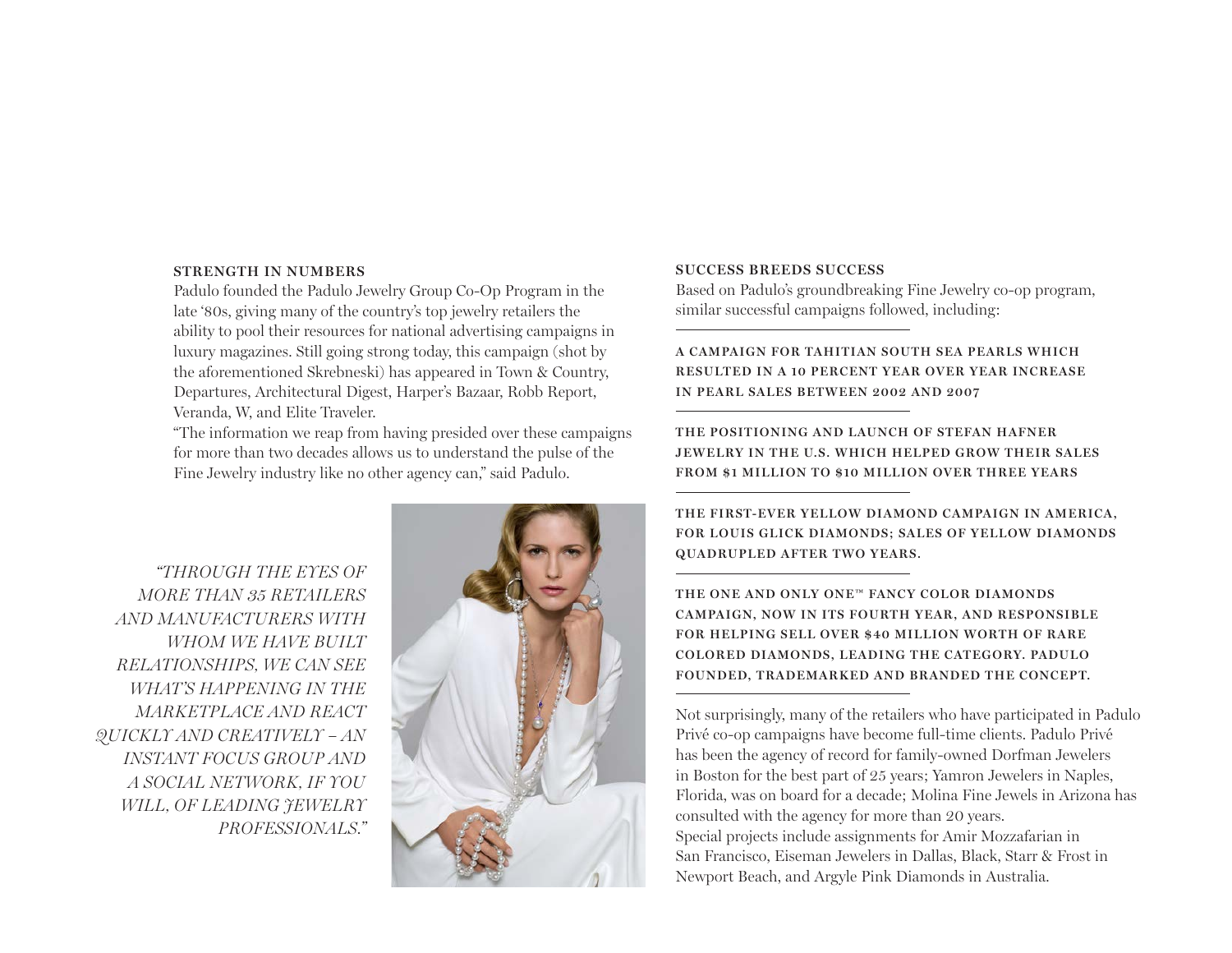### **WHAT'S NEW AT PADULO PRIVÉ**

The agency is currently in development of a \$100 million e-commerce/ blue-chip event marketing business with Vivienne Becker, renowned jewelry historian, author and editor of "How to Spend It," in the Financial Times. It is set to launch in Spring/Summer 2016. In addition, it has just launched three game-changing products for longtime client Connoisseurs Products Corp., the global leader in jewelry cleaning products. The Padulo team is responsible for strategic planning, logo development, packaging, creative for traditional and digital media, as well as the creation of a twice-weekly jewelry blog, obsessedbyjewelry.com.

"The Connoisseurs retail account helps us research and target the Millennial generation so important to all our clients," said Padulo. "We can test and refine digital and social media marketing that is so essential to today's media mix."

#### **THE DIFFERENCE IS SPECIALIZATION**

One has only to spend a day with Joe Padulo to understand his agency's leadership in the Fine Jewelry category: he simply lives, eats and breathes luxury jewels. In this regard Padulo appears to have no rival. From his first musical scores for retail runway shows, to his experience with international fashion designers, models and photographers, to his intimate knowledge of the world's leading jewelry makers, manufacturers, and retailers, everything in Padulo's career has led him to where he is today.

"As I've said before: Jewelry is our business, our only business. The difference that works for our clients is specialization...and our team of smart, strategic and creative thinkers."

*VIVE LA DIFFÉRENCE!*